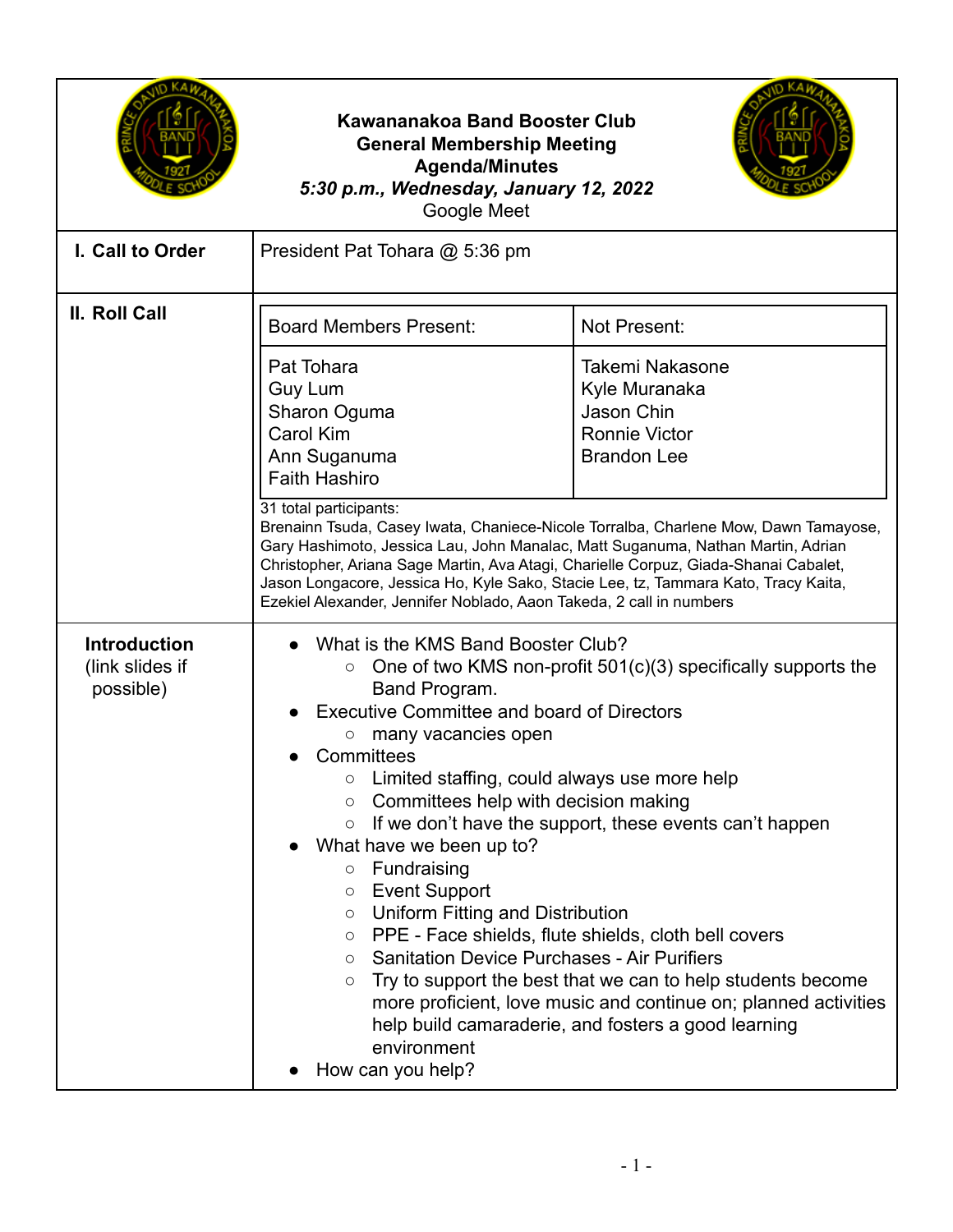|                                         | Volunteer to serve as an officer or chairperson - need event<br>О<br>planners, logistical thinkers, creative people, those that can<br>provide feedback on programs that will help your child<br>volunteer at events<br>$\circ$<br>support our fundraisers - Zippy's, 7-Eleven, Amazon Smile,<br>$\circ$<br>more to come!                                                                                                                                                                                                                                                                                                                                                                                                                                                                                                                                                                                                                                                                                                                                                                                                                          |
|-----------------------------------------|----------------------------------------------------------------------------------------------------------------------------------------------------------------------------------------------------------------------------------------------------------------------------------------------------------------------------------------------------------------------------------------------------------------------------------------------------------------------------------------------------------------------------------------------------------------------------------------------------------------------------------------------------------------------------------------------------------------------------------------------------------------------------------------------------------------------------------------------------------------------------------------------------------------------------------------------------------------------------------------------------------------------------------------------------------------------------------------------------------------------------------------------------|
| <b>IV. Treasurer's</b><br><b>Report</b> | <b>Account balances</b><br><b>General Funds</b><br>July 2021 Beginning Balance<br>$\circ$ \$46,164.84<br>December 2021 Ending Balance<br>\$41,702.37 (as of 12/17/21)<br>$\bigcirc$<br>• Didn't meet fundraising goal of \$18,000, will keep fundraising<br>Major areas of funding<br>social activities (Bentos, water, snacks provided for activities)<br>$\circ$<br>subsidized uniform expenses<br>$\circ$<br>Instrument repairs<br>$\circ$<br>subsidized beginning band kits<br>$\bigcirc$<br>PPE and sanitation - air purifiers, face shields, flute shield,<br>$\circ$<br>cloth bell covers<br>People that come in to help support the students (musicians)<br>$\circ$                                                                                                                                                                                                                                                                                                                                                                                                                                                                        |
| <b>Upcoming Events</b>                  | Jan. 13- Section Olympics (after school until 4/4:30pm)<br>Bring shoes, water<br>$\bigcirc$<br>providing Ma'ona Musubi + ice cream cup<br>$\bigcirc$<br>winners receive team trophy + individual medals + uncle's ice<br>$\circ$<br>cream sandwiches<br>Jan. 15-17 Band Camp<br>call time 7:30 am<br>$\circ$<br>pick up 11/11:30 am<br>О<br>refer to packing list of what to bring<br>О<br>no electronic devices as much as possible<br>$\bigcirc$<br>March 4th Spring Concert (Time: TBA)<br>All students performing<br>$\circ$<br>Hoping for an in-person performance<br>$\bigcirc$<br>March 13th OBDA Solo & Ensemble Festival (call time: TBD)<br>\$5 per performing ensemble/per performance<br>Solo with Piano Accompaniment<br>$\circ$<br>March 14-16 Music Marathon (9am-12:30pm) over Spring Break<br>(meet with local musicians that provide tips, sectionals working with<br>future music educators)<br>Monday - Woodwinds<br>$\circ$<br><b>Tuesday - Percussion</b><br>О<br><b>Wednesday - Brass</b><br>$\bigcirc$<br>New format this year, with COVID in mind<br>$\bigcirc$<br>Aloha Concert approved<br><b>Band Banquet approved</b> |